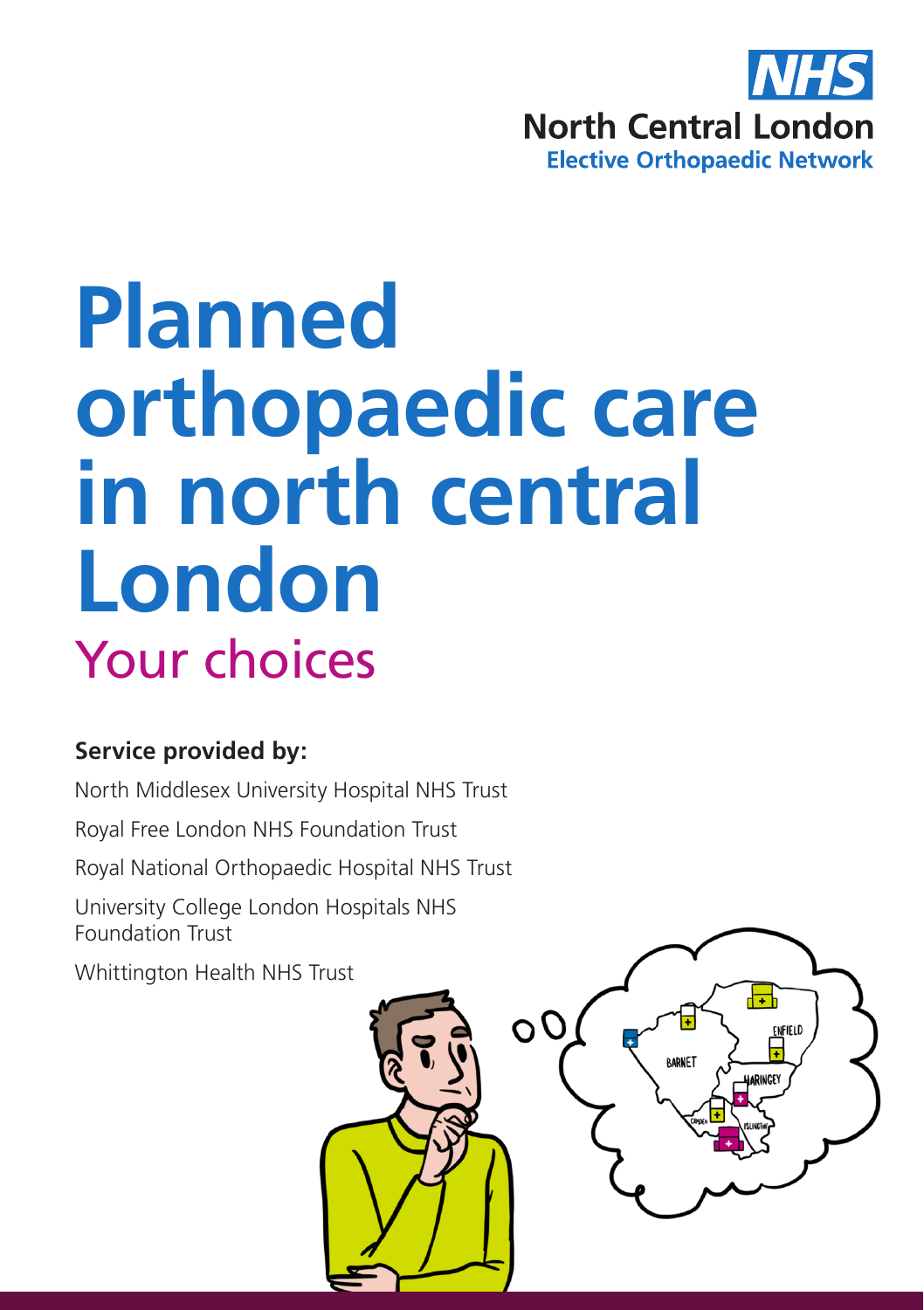## Your planned orthopaedic care

#### **The information in this leaflet is for patients who need planned orthopaedic care from a hospital-based team.**

- **Planned** (sometimes called 'elective') care is non-emergency healthcare that patients attend through scheduled appointments with clinical teams
- **Orthopaedic care** is care of the bones, joint and muscles

The care you need may include specialist advice, diagnostics (such as x-rays and blood tests) or surgery. This could take place as an outpatient appointment, day surgery or inpatient care or a combination of these.

- **Day surgery** is surgery that can be done in one day, without the need to stay in hospital overnight
- **Inpatient surgery** is surgery that needs a patient to stay in hospital for at least one night.
- **Outpatient appointments** are consultations with a healthcare practitioner. This could be a doctor, nurse or other health professional, to gain a better understanding of your symptoms, discuss a course of treatment or follow-up after surgery.

## Your right to choose

This information is for patients living in Barnet, Camden, Enfield, Haringey and Islington who may need planned, hospital-based, orthopaedic care or surgery including hip and knee replacements; and other surgery of hips, knees, shoulders, elbows, feet, ankles and hands.

This leaflet describes your right to choose where to go for that care and what your choices are.

#### **You are receiving this information because your GP, physiotherapist or another clinician thinks that you could benefit from the care of a hospital-based specialist orthopaedics team.**

If you are referred for a physical or mental health condition in the NHS, in most cases, you have a legal right to choose which hospital or service you go to, as long as that hospital provides the service you need. This includes NHS hospitals and private hospitals that provide this kind of care on behalf of the NHS. You may also choose your clinical team led by a consultant or named healthcare professional, as long as that team provides the treatment you require.

Often, people will choose from their local hospitals; however if you want to be referred somewhere else in London or around the country you can ask what options are available. Even if you don't mind where you go, it is important to know that you have a choice.

To help you decide you can:

- Ask for advice from your GP surgery, physiotherapist, a referral support service or other NHS staff involved in your care.
- Look online, find and compare services and consultants via *www.nhs.uk/patientchoice* using the 'services near you' tool.
- Discuss your options with friends, carers and family.

You do not need to choose straight away. You can take some time to consider the information. Tell your clinician that you need more time and they will tell you what to do. All the hospitals or services you are able to choose from provide treatment to NHS patients free of charge, including private hospitals.

*This leaflet focuses on your choice of NHS hospitals in north central London (Barnet, Camden, Enfield, Haringey and Islington).*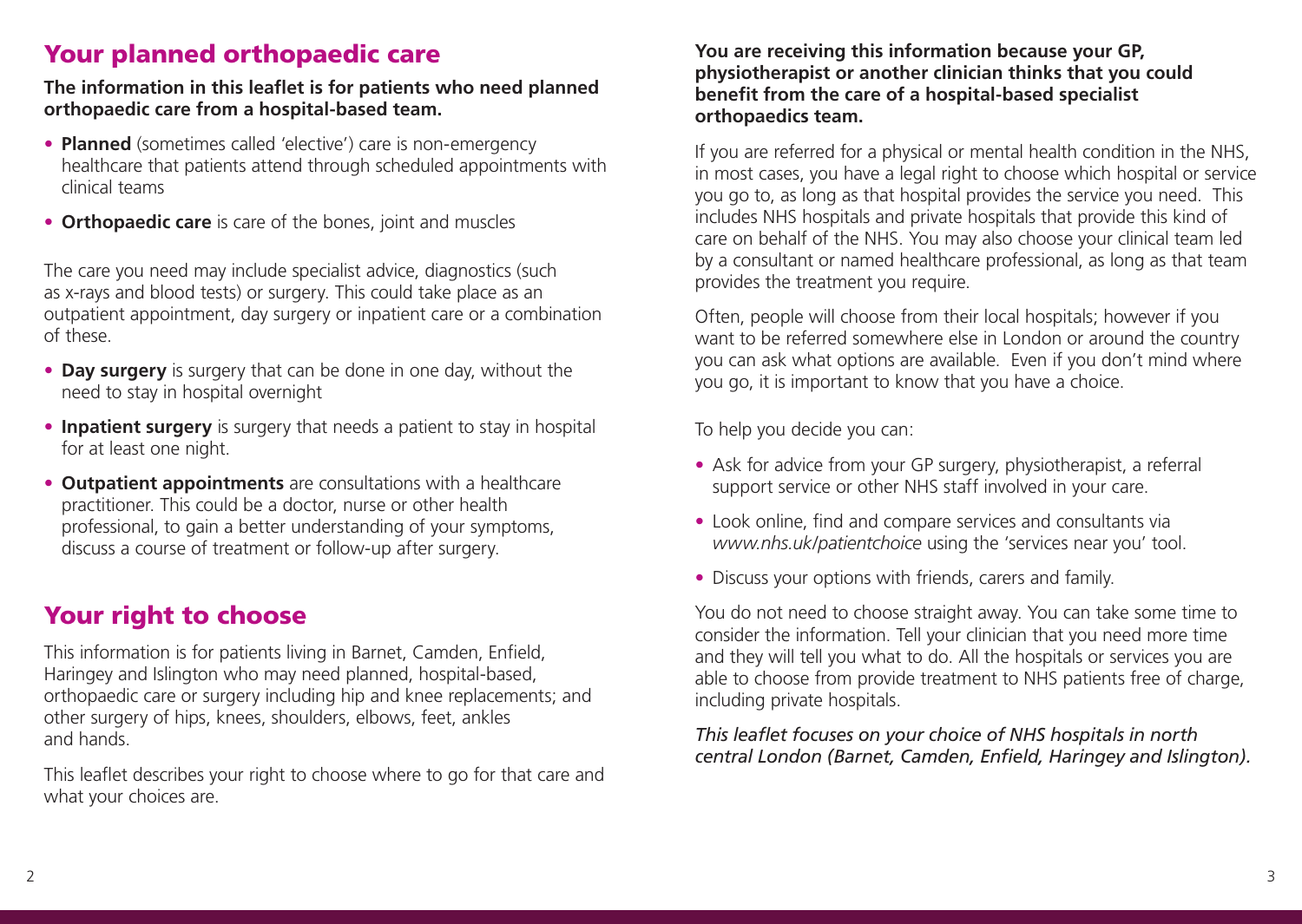## North Central London elective orthopaedic network

**The North Central London Elective Orthopaedic Network has been created to improve the care offered to patients. It is based on partnership working between hospital trusts.** 

Working together in this way means patients can receive timely, high-quality care. Clinicians from across hospitals will work together as a single team, have joint training and education, and hospitals can share their facilities, opening up access to more dedicated beds and operating theatres.

### What options do I have?

**As a patient you simply need to choose which hospital you would prefer to go to for your outpatient appointments and follow up. This hospital will be where the majority of your care happens.** 

**The team from this hospital will oversee all of your care, including any surgery, no matter where that surgery takes place. Not all referrals result in surgery but if it is needed, your choice of hospital for outpatient appointments then determines where this surgery happens.**

When your GP or physiotherapist refers you they will provide you with information about why you need to see a hospital specialist, and may be able to provide further detail about the type of treatment you might need.

When choosing, think about what factors are important to you. These might include the places you receive other NHS care, the ease with which you can travel to appointments, the availability of parking or being close to home, where you work or to friends and family.

See pages 6 and 7 of this booklet.

## Care co-ordinators

Care co-ordinators are members of our team who can offer additional support and guidance to patients throughout their care. They are available for anyone having surgery, but may be particularly useful for patients with a disability, with dementia, a learning disability or anyone who might feel anxious about coming to hospital. They can also support carers and family members.

They can help with practical things like information on how to get to appointments, arrangements for going home after surgery, ensure that clinical teams understand any specific needs and also liaise with other teams involved in a patient's care, including other health and social care services.

If you think that you would benefit from the support of a care coordinator, please let your GP or physiotherapist know when you choose where to have your care.

#### **For all patients:**

- Your appointments will be with a named surgeon, who, with their surgical team, will oversee your care, no matter where it takes place. Your medical records will be available wherever your appointments take place.
- If you need surgery, it will take place in state-of-the-art facilities with access to high-dependency care if it is needed.
- For hip and knee replacements, you will be offered pre-surgery education classes to help you understand your operation, prepare for surgery and rehabilitation support afterwards.
- The clinical teams in each hospital will work together to give you the very best care and take advantage of the latest research and innovations available to the NHS
- To minimise the chances of an operation being cancelled at the last minute and reduce the risk of infections, planned orthopaedic surgery has been separated from emergency care.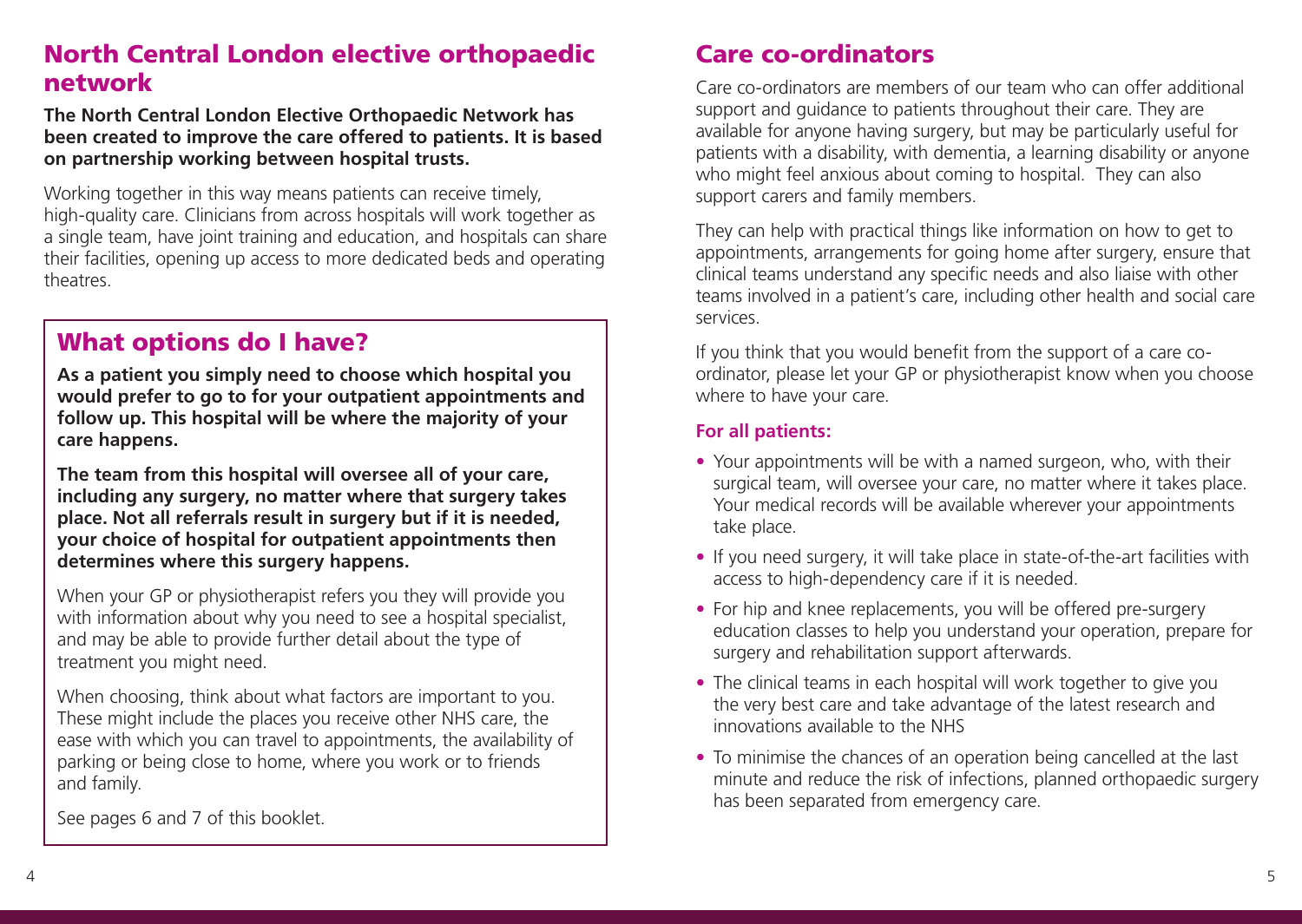## Your choice in north central London



## **University College London Hospitals NHS Trust and Whittington Health NHS Trust Partnership**

*Clinicians from UCLH and Whittington Health are working together as a team.* 

• You can choose to have **outpatient** appointments and any follow-up care at University College Hospital or The Whittington Hospital\*.

If you make this choice and need surgery:

- **Day surgery** could take place at The Whittington Hospital or University College Hospital Grafton Way Building
- **Inpatient surgery** will take place at University College Hospital Grafton Way Building

## **Royal Free London NHS Foundation Trust and North Middlesex University Hospital NHS Trust Partnership**

*Clinicians from North Middlesex University Hospital and Royal Free London are working together as a team.*

• You can choose to have **outpatient** appointments and any follow-up care at Barnet Hospital, Chase Farm Hospital, Edgware Community Hospital, Finchley Memorial Hospital, North Middlesex University Hospital or the Royal Free Hospital\*.

If you make this choice and need surgery:

- **Day surgery** could take place at Chase Farm Hospital or North Middlesex University Hospital
- **Inpatient** surgery will take place at Chase Farm Hospital

If your surgery is more complex, you may be referred to the Royal National Orthopaedic Hospital. Your clinical team, GP or physiotherapist will discuss this with you.

\*Some tests directly related to your surgery, may take place at the hospital where your you have your operation. The care you receive will be of the same high quality, regardless of where you have it.

You may be offered a video or telephone consultation for some appointments, reducing the need to travel to hospital.